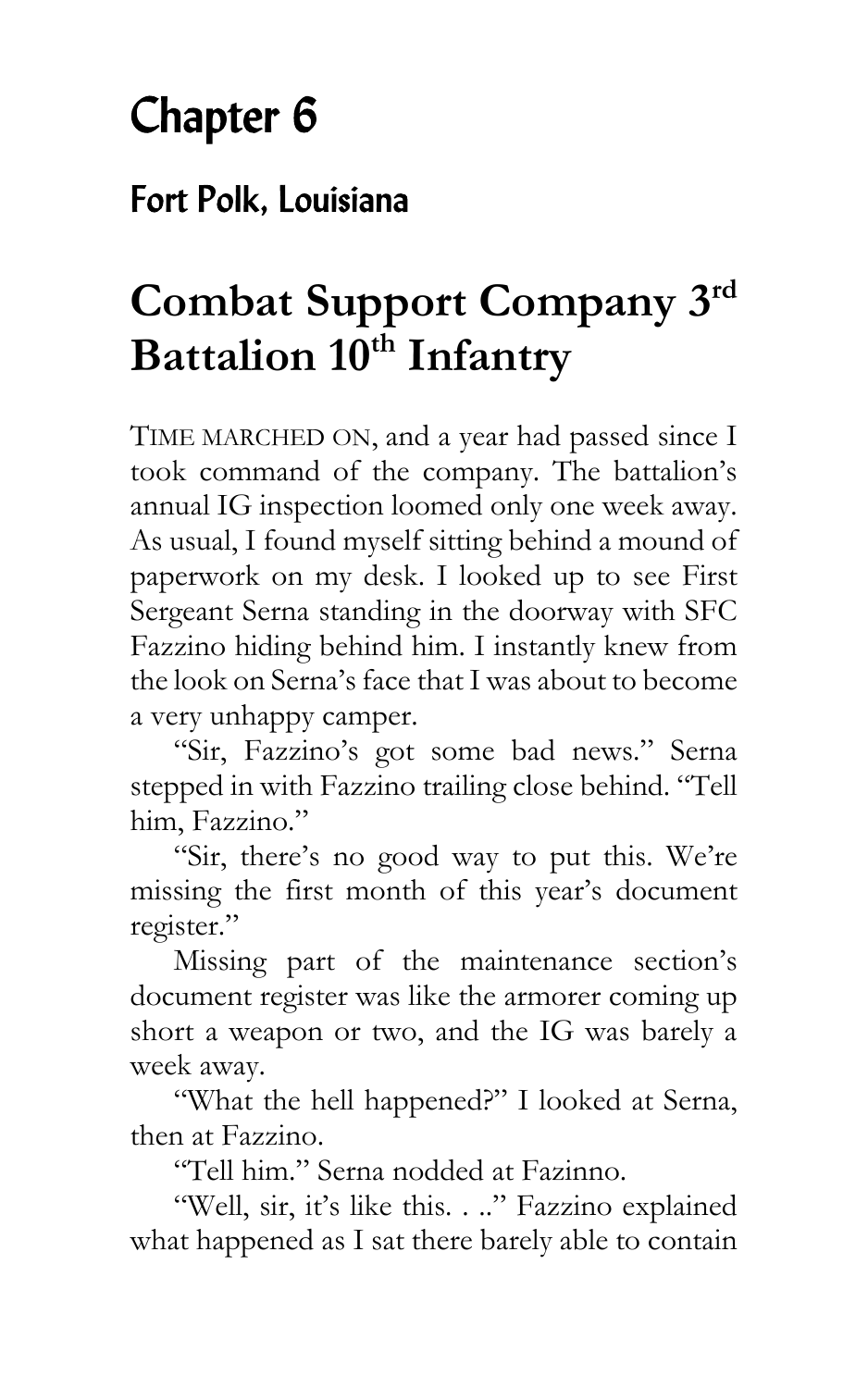myself. When he finished I said, "Is that the truth? Who do you think's going to believe that?"

"Sir, I swear it's true."

I looked at Serna. He nodded.

Being a good Special Forces soldier, I assessed the situation and knew that there was only one hope to save myself a major kick in the balls. "OK, Fazzino. Go down to the motor pool and round up the mechanics that know what happened and bring 'em to my office."

Fifteen minutes later, Fazzino, Serna, and three mechanics crowded in front of me. I gave the mechanics the *Readers Digest* version of what Fazzino had told me and asked them if this was true. They all gave me the Billy Goat. I turned to Serna and said, "Top, take 'em all outside and have 'em write up their statements, get the clerk to type 'em up, and have the XO swear 'em to it. Bring the statements to me. I'll write a Memorandum for Record on this, and we'll put it with the document register. Let the chips fall where they may."

Three days into the IG inspection, Serna stuck his head into my office. "Fazzino just called from the motor pool. You'd better get down there ASAP!"

I beat boots to the motor pool and headed directly for Fazzino's office where the IG inspector sat with the document register spread out on the table.

The inspector, an old master sergeant, looked as if he had pulled maintenance on General Patton's tank. He sat behind a field table we'd set up for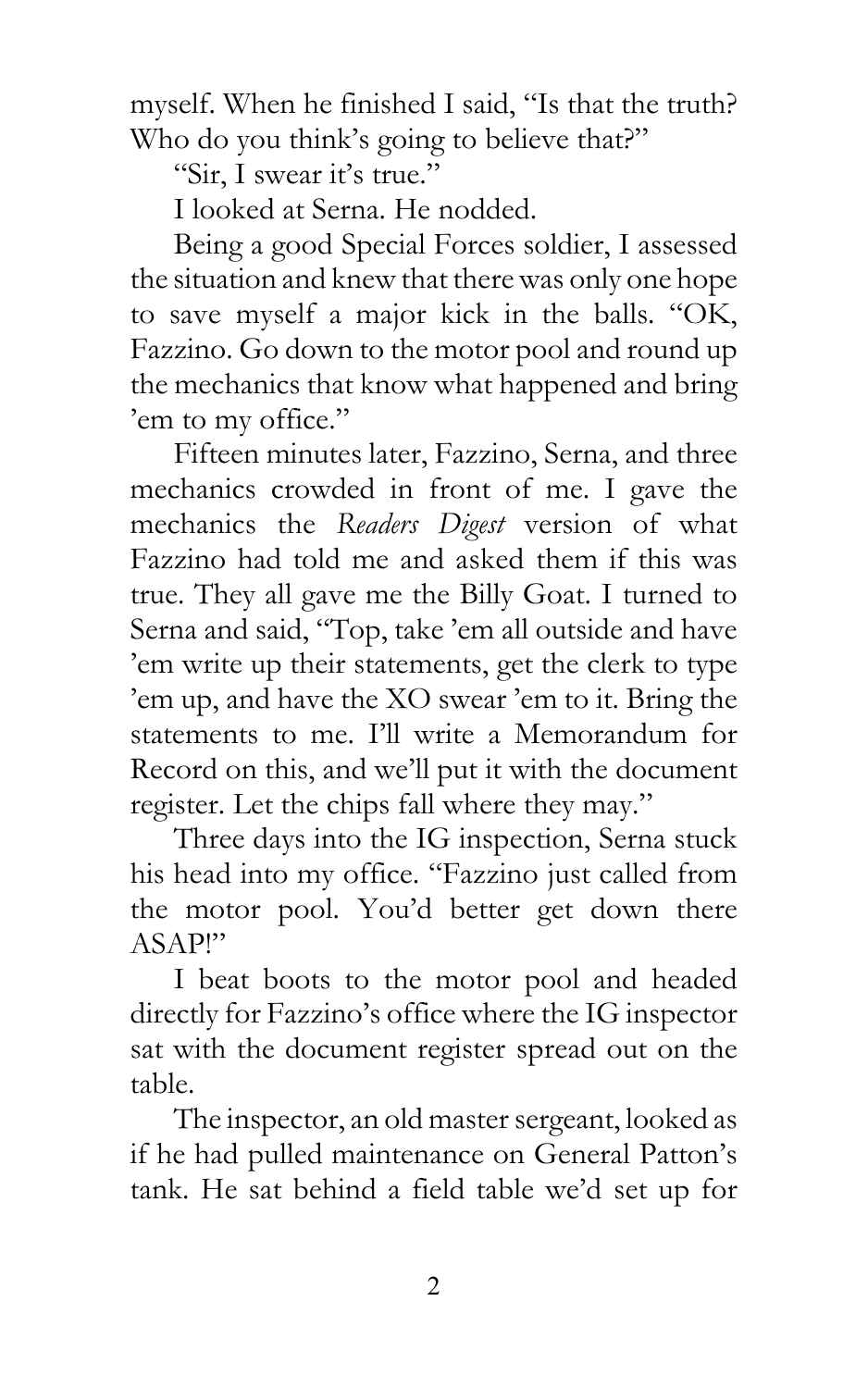him. Tears streamed down his face as howls of laughter rolled from his chest. He couldn't talk. All he could do was shake his head and point at my MFR with its attachments that read:

4 Aug 1970 SUBJECT: Memorandum for Record, Maintenance Records

1. Reference attached statements dated 3 Aug 1979.

2. During one night in early January, 1979, after duty hours, the Document Register for the Combat Support Company was destroyed. At that time, the Motor Pool Records for this company were being kept in a large tent in our temporary Motor Pool. Due to the actions of a small wild animal, (which is assumed to have been a raccoon), the records were made completely unreadable and unserviceable.

3. There was no corrective action possible.

THOMAS H. DAVIS CPT, INF COMMANDING

Attached Statement # 1 3 Aug 1979

One evening during the first week of January, 1979, a raccoon got into our Motor Pool tent and shit all over the Document Register. The paper work was on my desk and the Raccoon got all the paper work and most of my desk. He also got a filing cabinet. We set a trap to try to catch the raccoon but he didn't take the bait. The raccoon destroyed all the first month of this year's Document Register pages and peeled the paint on the filing cabinet.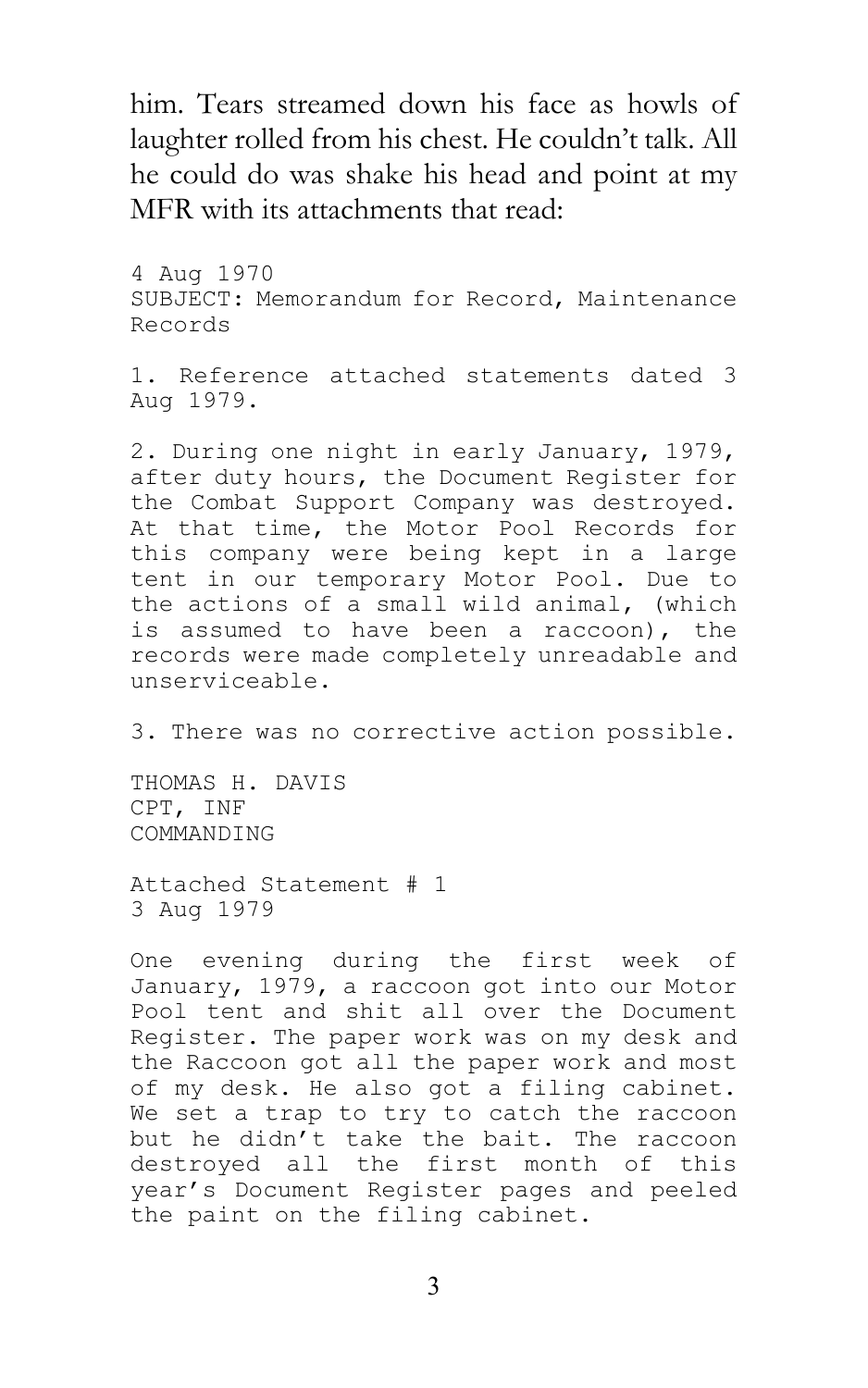SAMUEL M. FAZZINO SFC E-7 MOTOR SERGEANT

Attached Statement #2

3 Aug 1979

Around about the first week of January, while our Motor Pool was operating out of this big fucking tent, a frisky raccoon took himself a tour of our working facilities. In the process he shit on SFC Fazzino's desk destroying the first part of this year's Document Register. He also shit on top of a filing cabinet.

KEVIN L. GIBBS SP4 E-4 TRACK MECHANIC

Attached Statement #3 3 Aug 1979

I, Sergeant Howard J. Cook, freely make this statement. Sometime in early January, 1979, while the Motor Pool was working out of a tent, a raccoon got into the tent and shit on SFC Fazzino's desk and a filing cabinet. In doing so, he destroyed a lot of paper work. I built a trap in an attempt to catch him; this however, proved fruitless.

HOWARD J. COOK SGT E-5 SR RECOVERY NCO

Attached Statement #4 3 Aug 1979

One day in January, 1979, when we were living in a big tent as our Motor Pool office, a Raccoon walked into the tent and shit on a filing cabinet. Then walked over to SFC Fazzino's desk and tore off some